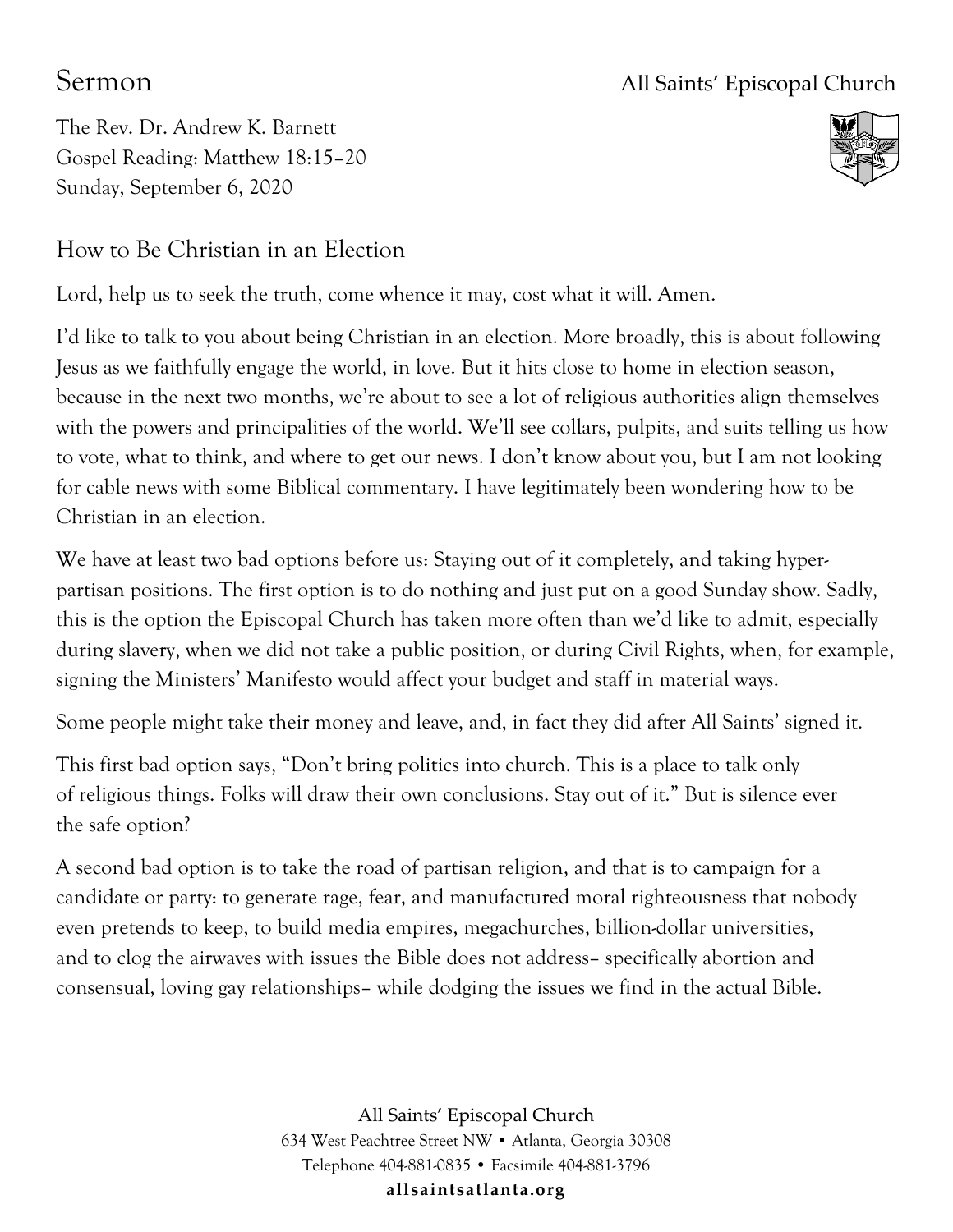We can neither speak nor act meaningfully toward food for the hungry, care for the sick, welcome for the immigrant stranger, just mercy for the accused, stewardship of creation, or a host of Gospel values without asking questions of policy, influence, and resource- the literal definition of politics.

Jesus of Nazareth, the one we meet in the Gospels, cares about these issues. He did not get crucified for being nice. He was not promoted for his religious views, absent a social context

he proclaimed God's kingdom and he changed the local particulars of the neighborhood. Can we reflect faithfully on these political questions, without strident partisanship?

Here I'm putting my finger on a nerve that much of mainline protestant Christianity feels. It is dangerous to reflect with the Bible in one hand and the newspaper in the other, especially when much of the country thinks Christianity is defined by judgment, hypocrisy, and partisanship.

But surely people of faith have a role to play in conducting the public business with honesty and respect.

Today, we observe our nation at war with itself. Vile epithets abound. Invective, public shaming and disdain now mark our public life. Truth is trashed, bald-faced lies go unanswered by Christian leaders, officials thought to be noble look at their shoes, acquiescing in the most egregious misconduct, behavior that would shock our forebears of all political stripes.

Hate marched by torchlight in Charlottesville and many would not call its name. Explicit racism seeps from the halls of power, while moral clarity is in short supply. Babies are wrenched from their mothers' arms, families separated, children in cages, and such meanness has been embraced as necessary, even contrived to teach cruel lessons to those seeking new hope in this land.

The flames of violence are fanned for political benefit, and, perhaps most ominously, the animus that pervades the public square corrodes the public conversation. Government that is by, of, and for the people requires mutual trust and respect, so we can reconcile differences and arrive at consensus in service of the common good.

Today's vile speech and conduct blinds us to the tragic consequences of a mean-spirited ineptitude: People are dying. This is not normal, and something is wrong.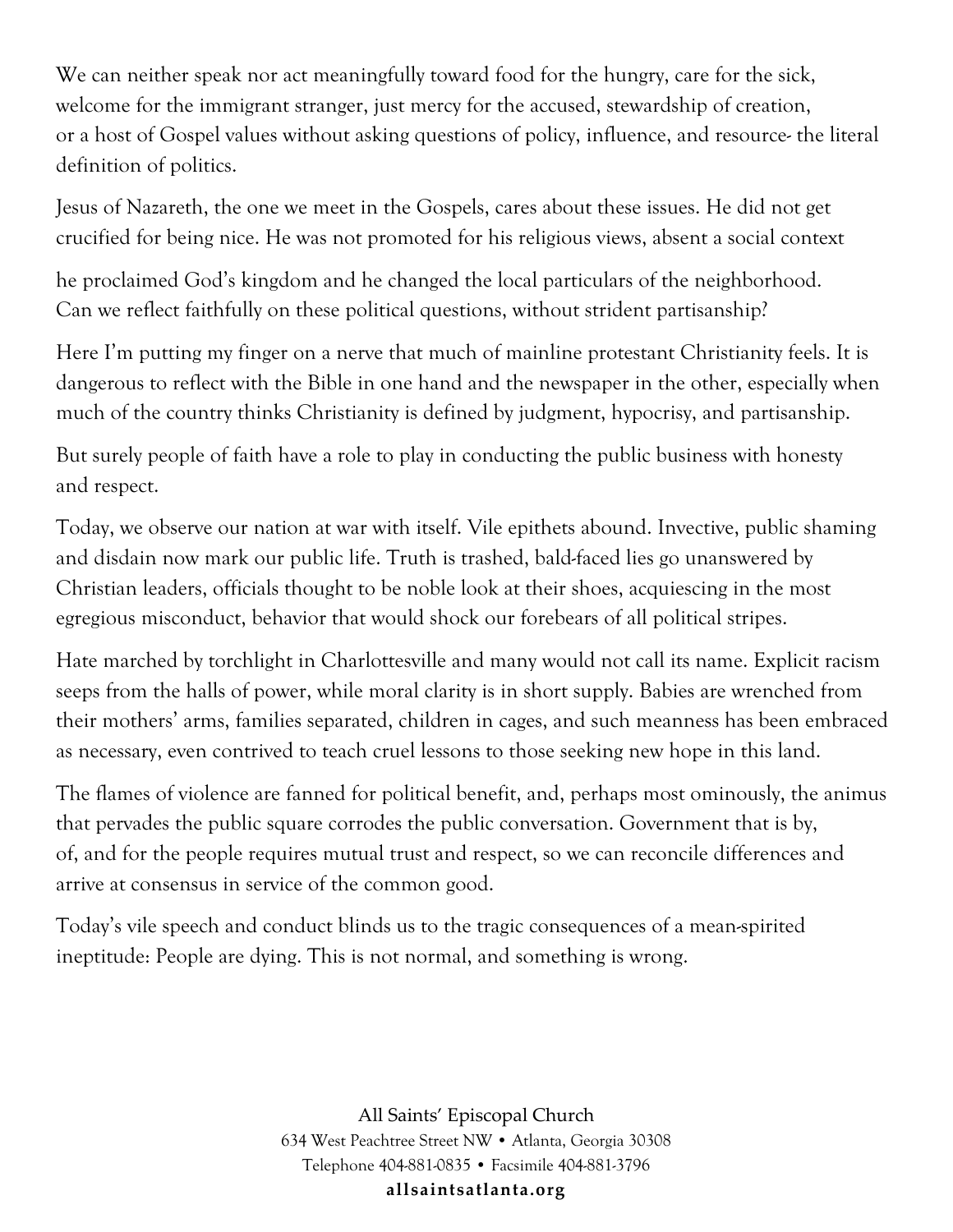We face not a Republican problem nor a Democratic problem; but, rather, an American problem that begs the concern of us all. Is there a middle way between those two bad options: saying nothing and getting hyper-partisan? I propose a Christian's response to what ails us, one that calls us to ageless values, and bridges the chasm between what is and what could yet be.

It is, as St. Francis said, to preach the Gospel at all times, when necessary, using specific words: to proclaim Christ's Gospel of Love without fear, offering Gospel prescriptions for just and moral conduct in the community, including its public square.

If you only hear one thing today, this is it: We should not stay silent in the face of wrong-doing. We should not wear the cloak of partisan religion. Rather, let's faithfully engage the world, in love.

It is not partisan to preach virtue, integrity, justice, and kindness. No, it comes from the Good Book. It is not partisan to preach the Beatitudes: "Blessed are the poor, for theirs is the Kingdom of Heaven. Blessed are those who hunger and thirst for righteousness, for they will be satisfied." No, this is the Gospel. It is not partisan to preach the protection of God's Creation. No, it is the command of the Scriptures. It is not partisan to weep and protest when people are treated like beasts, when lies replace truth, or when crowds chant shameful words from our worst history.

The Gospel of Jesus of Nazareth calls us to take a stand. As Lin-Manuel Miranda's Hamilton demands, "If you stand for nothing Burr, what'll you fall for?" Right now, people are hungry for Gospel good news. The kind of good news that calls for justice to roll down like waters and righteousness like an ever-flowing stream. The kind of good news that says that when you love your neighbor as yourself, you are truly fulfilling the law, because love does no wrong to a neighbor,

You can take that truth to the bank, and turn it in for a mortgage and build a house on it, and plan the neighborhood around that, and build your community and schools on that premise, and set your nation on that idea, and write your laws around the concept, and love can be your source, your foundation.

Indeed, love is the fulfillment of the law because love does no wrong to the neighbor. Paul writes this beautifully in Romans. Consider that our constitution takes up just a few dozen pages, yet reams of laws have been written around its concepts. Now imagine an even shorter, more powerful, more concise constitution, that becomes the foundation of all laws everywhere.